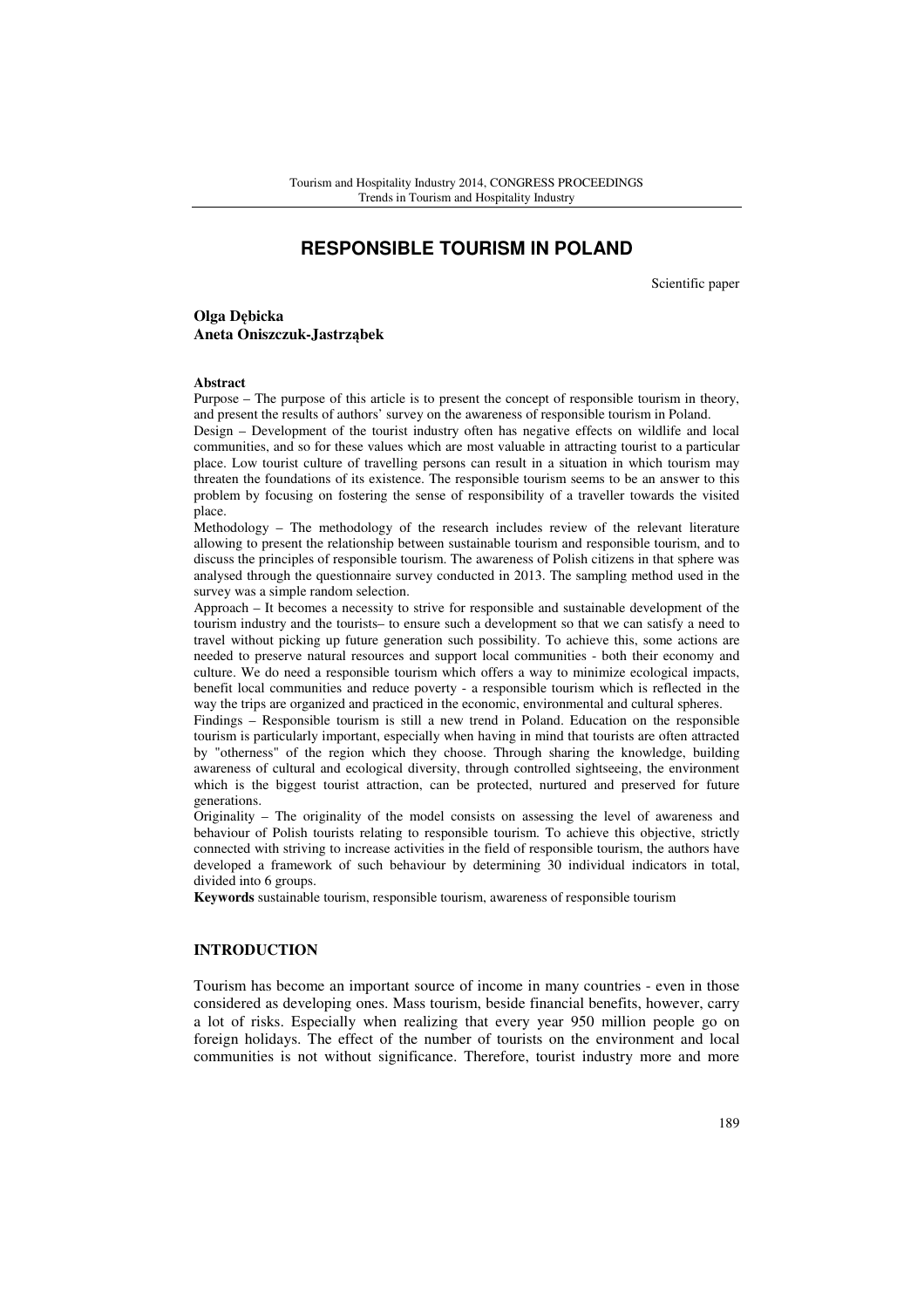speaks of "responsible tourism", aiming at maintenance of sustainable development, i.e. the balance between the economic, environmental and social spheres.

Tourism in Poland, as throughout the world, belongs to that sectors of economy which develops very dynamically, either in number and in forms. According to recent trends, a growing tourists' interest is observed in various form of active tourism, in that in nature tourism rather than in popular until recently residence mass tourism. Such new forms are more environmentally friendly so local communities realize that in order to attract tourists, and thus to increase their standard of living, a clean environment and attractive natural and landscape values are necessary conditions. In addition, tourism generates increasing revenues not only on global scale but also on the local one. Some of these revenues may be used for the purposes related to the preservation of nature and its better protection against increasing tourist traffic.

The concept of responsible tourism, very closely connected with sustainable development, calls for a search for a compromise, which avoids conflicts between economic development on one hand and the social and natural environment on the other hand. However, achieving harmony between the three above-mentioned pillars of sustainable development requires the determination of their interaction, both in terms of scope and intensity<sup>1</sup>. Among the problems facing tourist regions, we can include: growing traffic, crowded places and popular routes, devastation of the landscape by chaotic development and poorly laid out infrastructure, overexploitation of natural resources, shrinking valuable natural areas, climate change, adverse social changes such as prostitution or begging.

Responsible tourism consists in undertaking such activities that enable achieving growth in a way that either does not destroy the existing environment and protect the culture, history, heritage and achievements of local communities. Under this concept, the increasing emphasize is given to the fact that sustainable management of tourism and its resources will contribute to creating a better quality of tourism products. People can use of the environment and affect it in positive or negative way, but thanks to responsible tourism, this environment can not only be effectively protected but also enriched.

## **1. CONCEPT OF SUISTANAIBLE TOURISM AND RESPONSIBLE TOURISM**

 $\overline{a}$ 

Concepts of responsible tourism and sustainable tourism are interrelated, thus there is a clear merging of common assumptions. The concept of sustainable tourism is originated from the responsible tourism idea formulated by Hetzer in 1965. The responsible tourism concept focused on minimization of interference in the natural environment, respect for cultural diversity, maximization of local people participation in providing tourist services, increasing customer satisfaction and satisfaction of

<sup>1</sup> Śleszyński J., 2010, *Czy mo*ż*liwy jest trwały rozwój bez wska*ź*ników?*, Geografia. w szkole wydanie specjalne - Gospodarka Świata, 2/2010, Warszawa, s. 4-8.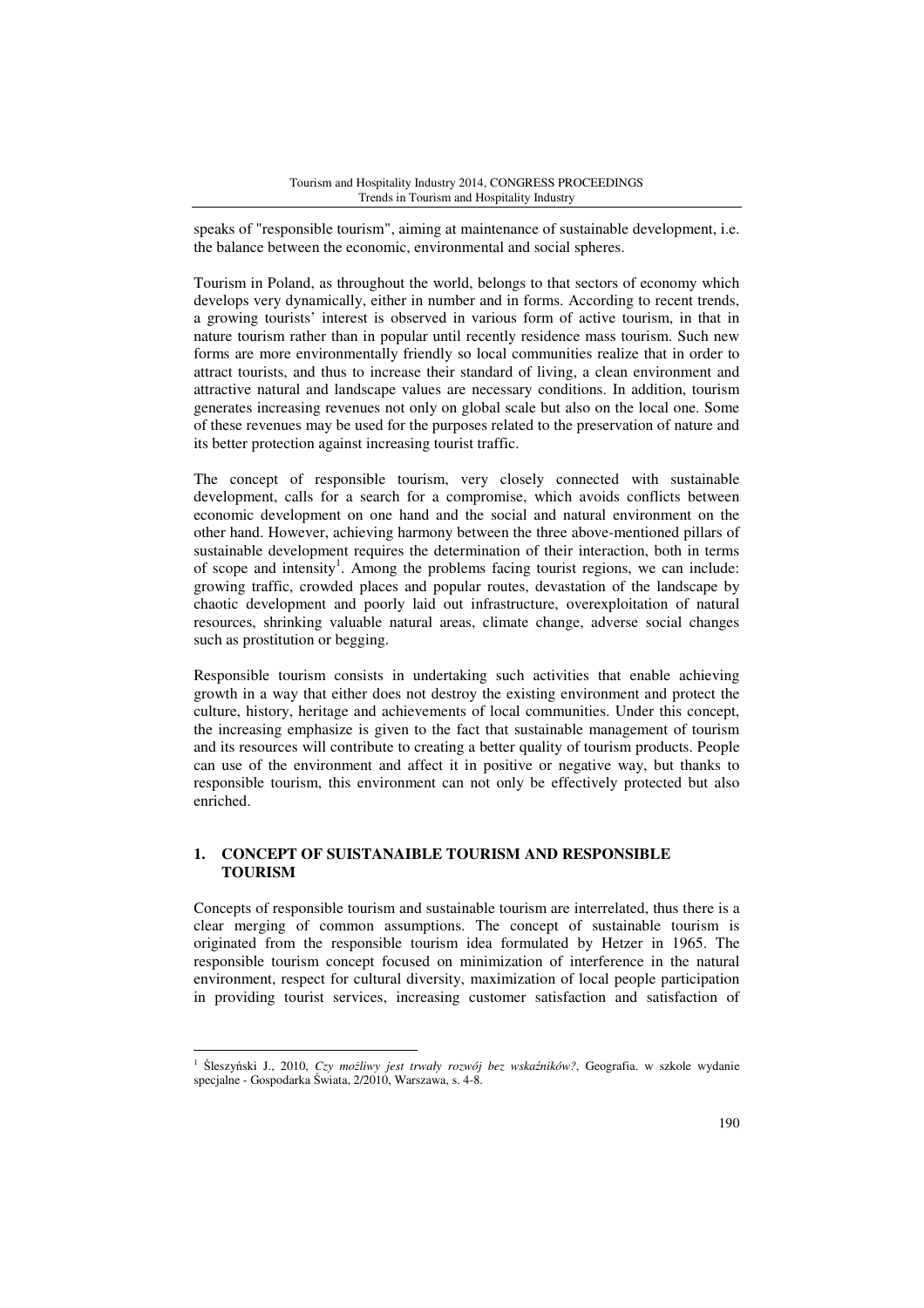tourists<sup>2</sup>. As pointed Wheller, tourism should be developed by the local community in a slow and controlled manned, while maintaining a small -scale phenomenon<sup>3</sup>. This approach, in turn, refers to alternative tourism, which is characterized by various forms of small-scale and slow pace of implementation of the program of a tourist trip<sup>4</sup>. Nevertheless, many authors, in that Gaworecki, Kousis and Goodwin, emphasize that it would be a gross simplification to traet sustainable tourism only as a small-scale tourism, or - as a contrary - as a substitute for mass tourism<sup>5</sup>.

According to A. Spenceley, sustainable tourism aims at integration of tourist activities with the protection of nature, as well as development of new ethical attitudes of tourists<sup>6</sup>. Thus, the concept of sustainable development in tourism comes down primarily to two aspects:

- popularization of tourism forms related to the natural environment and society, which do not involve their changes.
- integration of tourism with local communities and socio-economic life of the hosting region.

The connection of tourism with the concept of sustainable development, popularized in the last three decades, resulted in the emergence and dissemination of the "sustainable tourism" concept. Although the term is commonly used in the literature, however it is still a problem with how we define precisely what sustainable tourism really is. According to R. Butler, the problem lies not in the lack of definition, but in their excessive number, resulting in a broad possibilities of its interpretation<sup>7</sup>. The definition cited by Mapjabil and Marzuki, draws attention to three important elements of sustainable tourism: environment, society and economy. According to this author, sustainable tourism should therefore be understood as tourism, which is resilient in economic terms, but does not destroy resources, especially physical environment and the local communities, on which it is in some way dependent and which determine its future development in the area $8$ .

In 1993, the World Tourism Organization defined sustainable tourism as this one that meets the needs of modern tourists and regions while protecting and supporting opportunities for future generations. In turn, according to the European Commission's definition , sustainable tourism is a tourism, which is profitable in terms of economic and social development, without harming the environment and the local culture. Thus the sustainable tourism is reflecting in economic success and financial concern for the

 $\overline{a}$ 

<sup>2</sup> Weeden C., 2013, *Responsible and Ethical Tourist Behaviour*, Routledge, p. 47.

<sup>3</sup> Wheller B., 1993, *Susining the ego*, Journal of Sustainable Tourism, 1, 2, 121-129.

<sup>4</sup> Kowalczyk A. (ed.), 2010, *Turystyka zrównowa*ż*ona*, PWN, Warszawa.

<sup>5</sup> Gaworecki W., 1998, *Turystyk*a, PWN, Warszawa; Kousis M., 2000, *Tourism and the environment. A social movements perspective*, "Annals of Tourism Research", 7, 2, pp. 468-489; Goodwin H., 2011, *Taking Responsibility for Tourism*, Goodfellow Publishers, Limited.

<sup>6</sup> Spenceley A., 2012, *Responsible Tourism: Critical Issues for Conservation and Development,* Cromwell Press, Trowbridge, p. 17.

<sup>7</sup> Butler R.W., 1999, *Sustainable Tourism: a state of the art review*, Tourism Geogrphies, 1,1, pp. 7-25

<sup>8</sup> Mapjabil J., Marzuki A., 2012, *The application of suistainable tourism indicators in the development of Taman Rimba Telok Bahang, Penang, Malaysia* [in:] Manhas P. S., *Sustainable And Responsible Tourism: Trends, Practices And Cases*, PHI Learning Pvt. Ltd., New Delhi, pp. 26-41.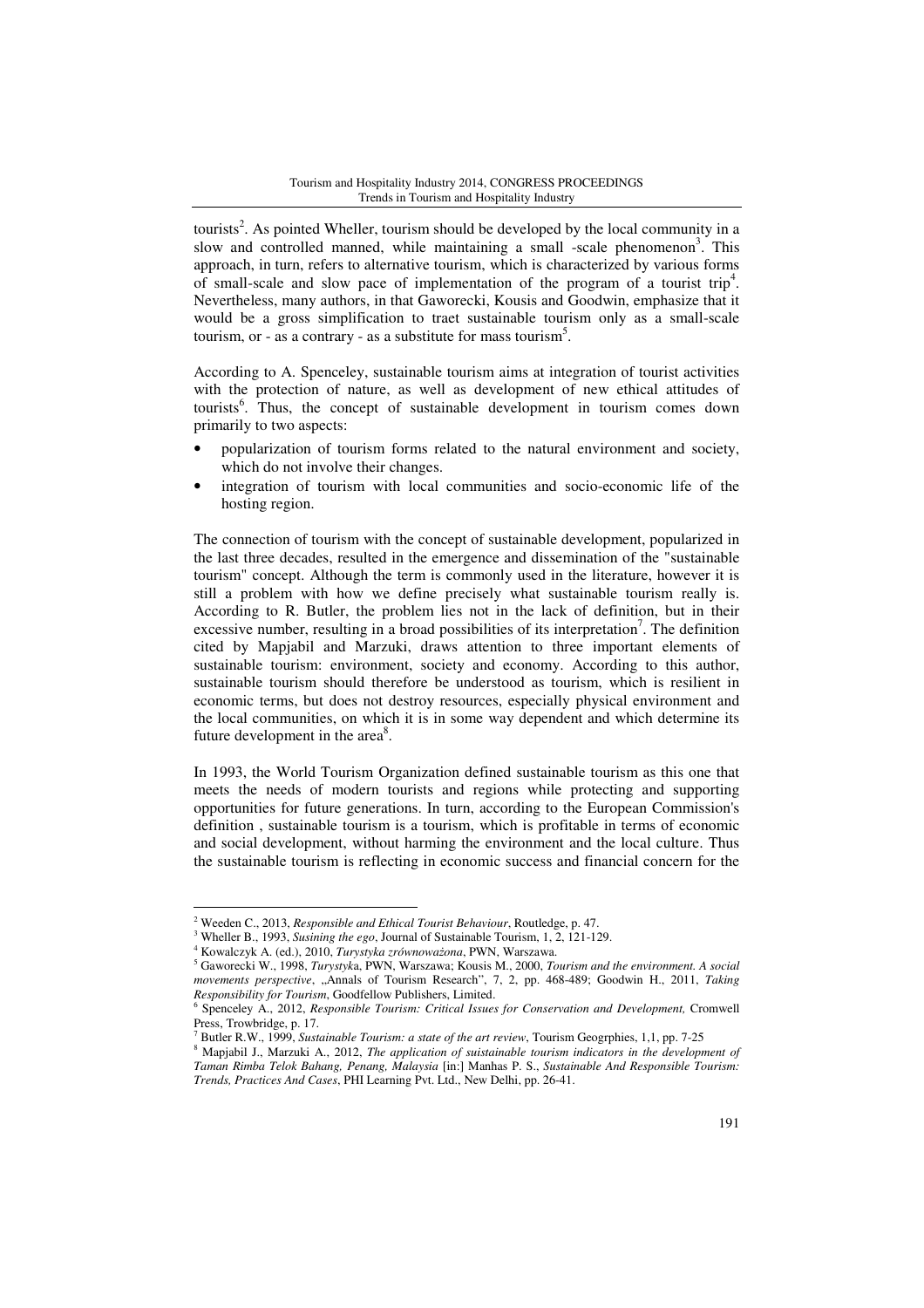environment, its protection and development, and responsible behaviour with respect to society and cultural values - these three elements are interdependent.

In turn, **responsible tourism** - is a reflection of sustainable tourism, but we're talking about it in the context of specific attitudes and behaviour of all parties involved. As professor Harold Goodwin stated: 'Responsible tourism is about taking responsibility for achieving sustainable development through tourism (…), it is about identifying economic, social and environmental issues which matter locally and tackling them.'<sup>9</sup> **The responsible tourism also calls for maximizing the natural, economic, social and cultural benefits of tourism, but looking through the prism of responsibility of the individuals and the organizations**. Responsible tourism recognises the impacts of tourism on a destination and seeks to maximise the positive impacts and minimise the negative impacts. Responsible tourism is a tourism 'that creates better places for people to live in, and better places to visit<sup>10</sup>. The "responsible tourist" aims to enjoy the culture, the customs, the gastronomical offer and the tradition of the local population in a respectful way and always trying to contribute to the development of responsible and sustainable tourism. Thus, the term responsible tourism focusses on fostering the sense of responsibility of the traveller towards the visited place.

As pointed out by H. Goodwin, responsible tourism is not a separate, isolated form, but it intertwines with all forms of human activity and evolves with the changing needs and attitudes of people<sup>11</sup>. The increased interest in responsible tourism is associated with increasing social sensitivity. Everyday behaviours, such as selecting the garbage, dispensing with plastic bags or care about the origin of food products translate into requirements for tour operators and ourselves as participants in the holiday departure.

## **2. RESPONSIBLE TOURISM PRINCIPLES**

 $\overline{a}$ 

Two key codes presenting the principles of responsible tourism are: Global Code of Ethics for Tourism, created by the World Trade Organization (United Nations World Tourism Organization – UNWTO) and the principles of responsible tourism (Declaration of Cape Town, 2002).

The second code is one of the most important documents on the principles of responsible tourism. This document was developed at the conference organized in 2002 by the Partnership for Responsible Tourism and the Western Cape Tourism, as an event preceding the World Summit on Sustainable Development in Johannesburg. The conference was attended by representatives of various interest groups of the tourism industry from around the world, including travel agencies, entrepreneurs from the tourism industry, national parks, government representatives, experts in the field of tourism, NGOs, a group of hoteliers and many others.

<sup>&</sup>lt;sup>9</sup> Thett K. K., 2012, Responsible Tourism in Myanmar: Current Situation and Challenges, Burma Center Prague.

<sup>&</sup>lt;sup>10</sup> Goodwin H., 2011, *Taking Responsibility for Tourism*, Goodfellow Publishers, Limited.

<sup>&</sup>lt;sup>11</sup> Goodwin H., 2011, *Taking Responsibility for Tourism*, Goodfellow Publishers, Limited.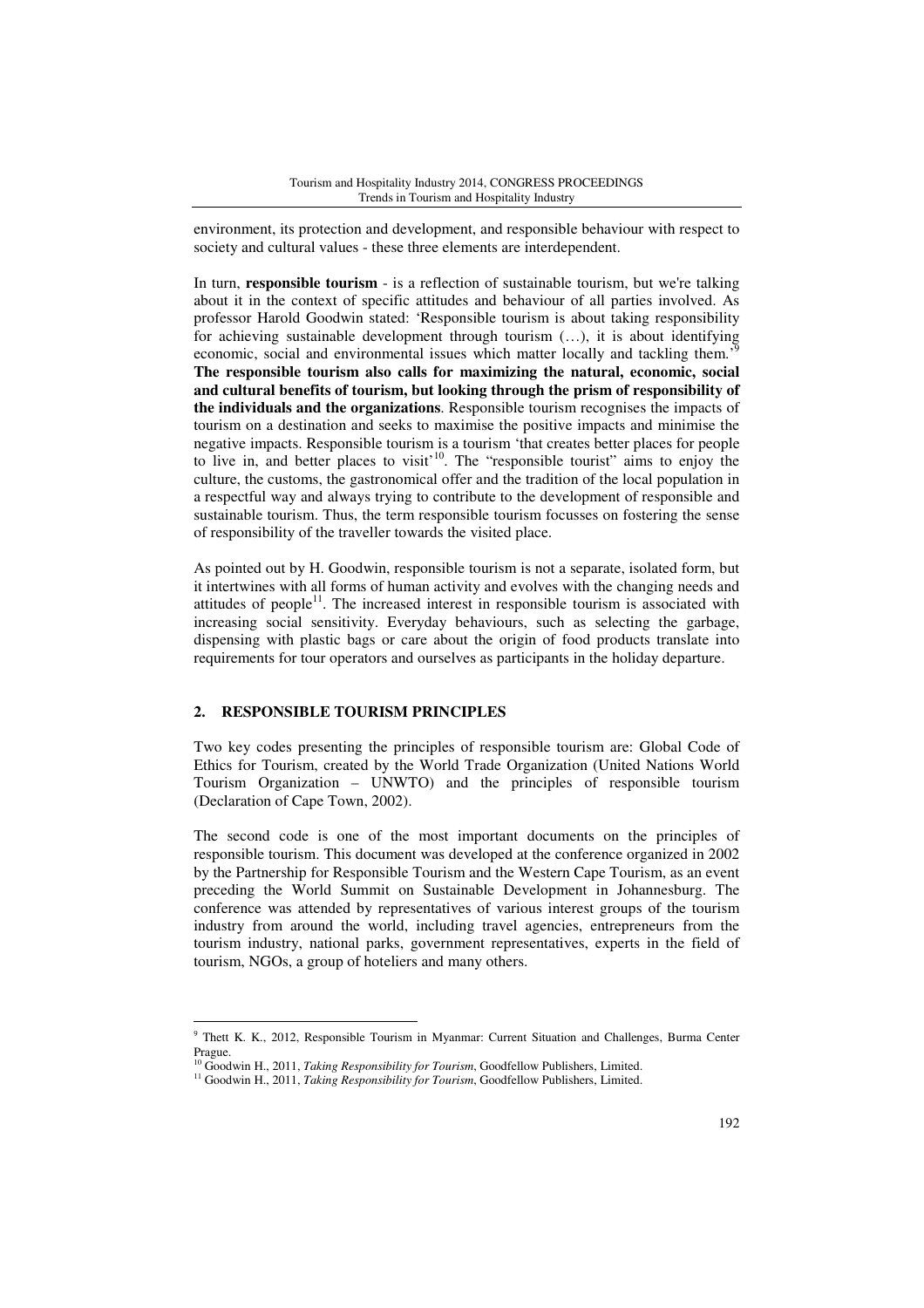According to the Declaration, Responsible Tourism<sup>12</sup>:

- minimizes negative impacts in the economic, environmental and social spheres,
- generates greater economic benefits for local communities and support the wellbeing of host communities,
- improves working conditions and access to the tourism industry,
- engage local residents in decisions that will affect their lives and life chances,
- supports the preservation of nature and culture heritage, thus contributing to the preservation of world diversity,
- provides tourists interesting, enjoyable experience thanks to a closer and more meaningful relationships with local residents , tourists and increase understanding of the local culture, society and the environment,
- provides access for people with disabilities,
- is culturally sensitive, generates respect between tourists and host communities, builds local pride.

The signatories of the Declaration call on all parties involved in the organization of tourism to develop uniform practices for the development of responsible tourism. Policy actions are grouped around economic, social and environmental areas:

## **Economic Responsibility:**

- Before taking action on the development of tourism, the possible economic impacts should be assessed for selecting those forms of development that will carry benefits for the local community and at the same time reduce the negative impacts on local livelihoods (for example, limiting access to natural resources), having in mind that tourism is not always the best solution leading to the economic development of the community.
- The increase of economic benefits should be achieved while ensuring that local communities are really involved in this process, and these benefits really are allocated to them. Wherever possible, tourism should be used to reduce poverty through the implementation of pro-poor strategies.
- High quality products should be developed, the product that will reflect, complement and highlight the values of the area.
- Tourism should be promoted in a way that reflects natural, cultural and social integrity of the site, as well as encouraging the practicing of appropriate forms of tourism
- The fair business practices should be taken, as well as adequate remuneration and fair fees. The partnerships allowing for sharing and minimization of risk should be developed. The employment rules should take account of international labour standards.
- Appropriate and sufficient support for micro, small and medium-sized enterprises should be provided, to ensure that all companies in the travel industry prosper well.

 $\overline{a}$  $12$  CAPE TOWN DECLARATION. Cape Town Conference on Responsible Tourism in Destinations, August 2002.

https://www.capetown.gov.za/en/tourism/Documents/Responsible%20Tourism/Toruism\_RT\_2002\_Cape\_To wn\_Declaration.pdf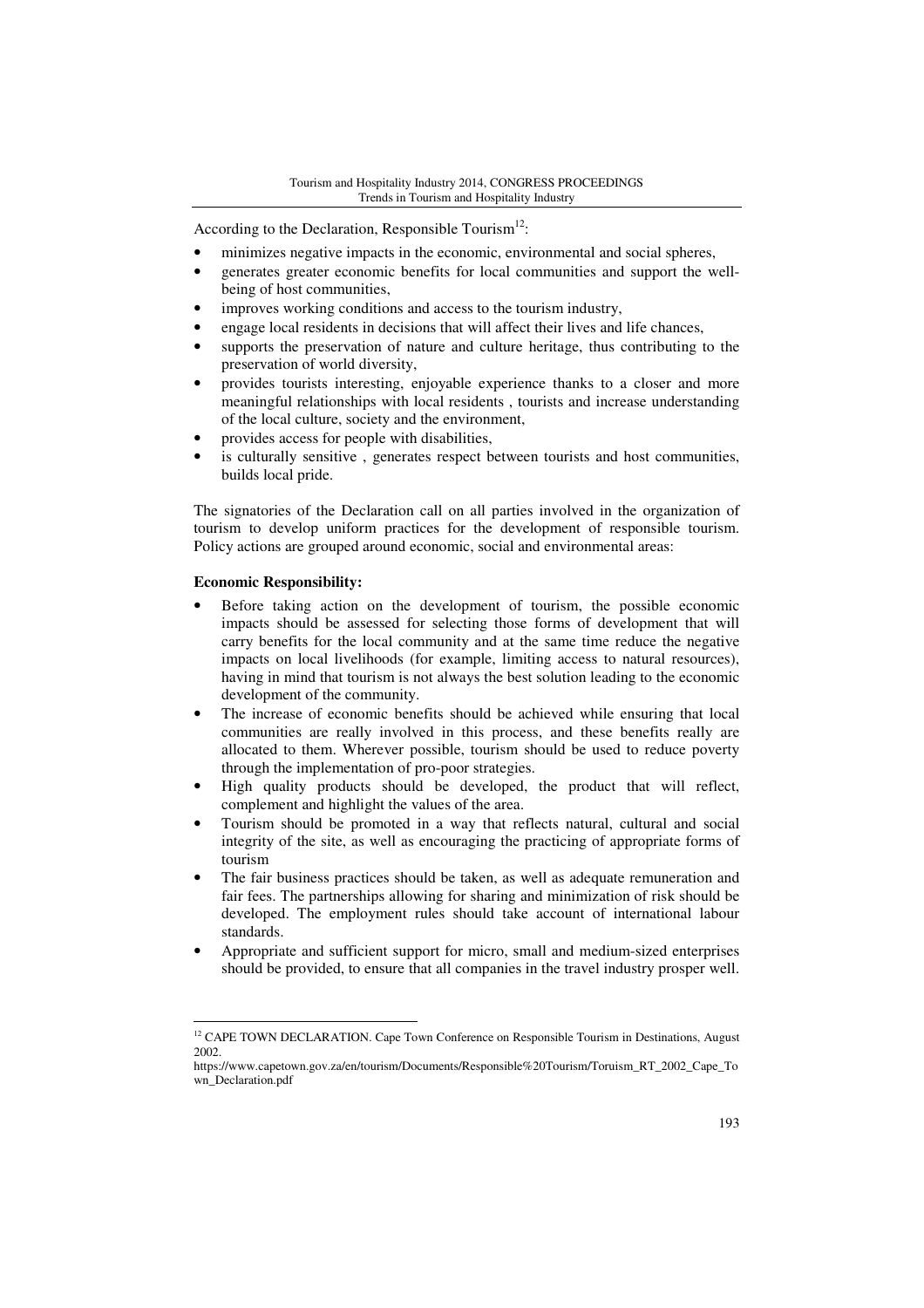## **Social responsibility:**

- Involvement of the local community in the planning and decision making is necessary, as well as acting so that the active participation of the local community will be fully possible.
- Evaluation of impact in the social sphere should be considered at every stage of tourism projects, starting with their planning so as to enhance positive impacts and reduce negative ones.
- The efforts should be done to make the tourism an integrating social experience, and to ensure access to it for all parties, particularly vulnerable and disadvantaged communities and individuals.
- Tourism should fight the sexual exploitation of people, especially children.
- Tourism activities must be sensitive to local culture, so as to maintain and highlight the social and cultural diversity.
- Management of tourism should be also focused on supporting and improving health and education.

## **Environmental responsibility:**

- Evaluation of environmental impacts in the area should be considered at every stage of tourism projects, starting with their planning so as to enhance positive impacts and reduce negative.
- The use of resources should be responsible, aiming to reduce waste and overconsumption.
- The diversity of the natural environment should be manage in a sustainable manner, and where it's necessary – actions for its restoration should be taken. The attention should be paid to the form and size of tourism that the environment can take without damage. The existing ecosystems and protected areas should be treat with respect.
- Education and awareness about sustainable development among all stakeholders should be promoted.
- It is necessary to increase the possibilities of all stakeholders and ensure that they benefit from the best practices, and to this they consult with the experts in the field of environment and nature protection.

Responsible tourism aims to increase the positive and reduce the negative impacts of tourism on the area and the local community. Activities in the area of responsible tourism must be in accordance with national and international law.

## **3. RESPONSIBLE TOURISM IN POLAND**

Polish tourism market is much weaker, more unstable and less varied than in Western European countries. In 2011, 16.4 million Poles have travelled for more than five days (no matter whether for Masuria, or on the other end of the world) - for comparison, in Germany the number of people travelling on such duration exceeded  $106$  million<sup>13</sup>.

 $\overline{a}$ <sup>13</sup> Kulczyk S., *Turystyka - przemysł spełniania marze*ń, http://odpowiedzialna-turystyka.pl/pl/odpowiedzialna -turystyka/turystyka---przemysl-spelniania-marzen.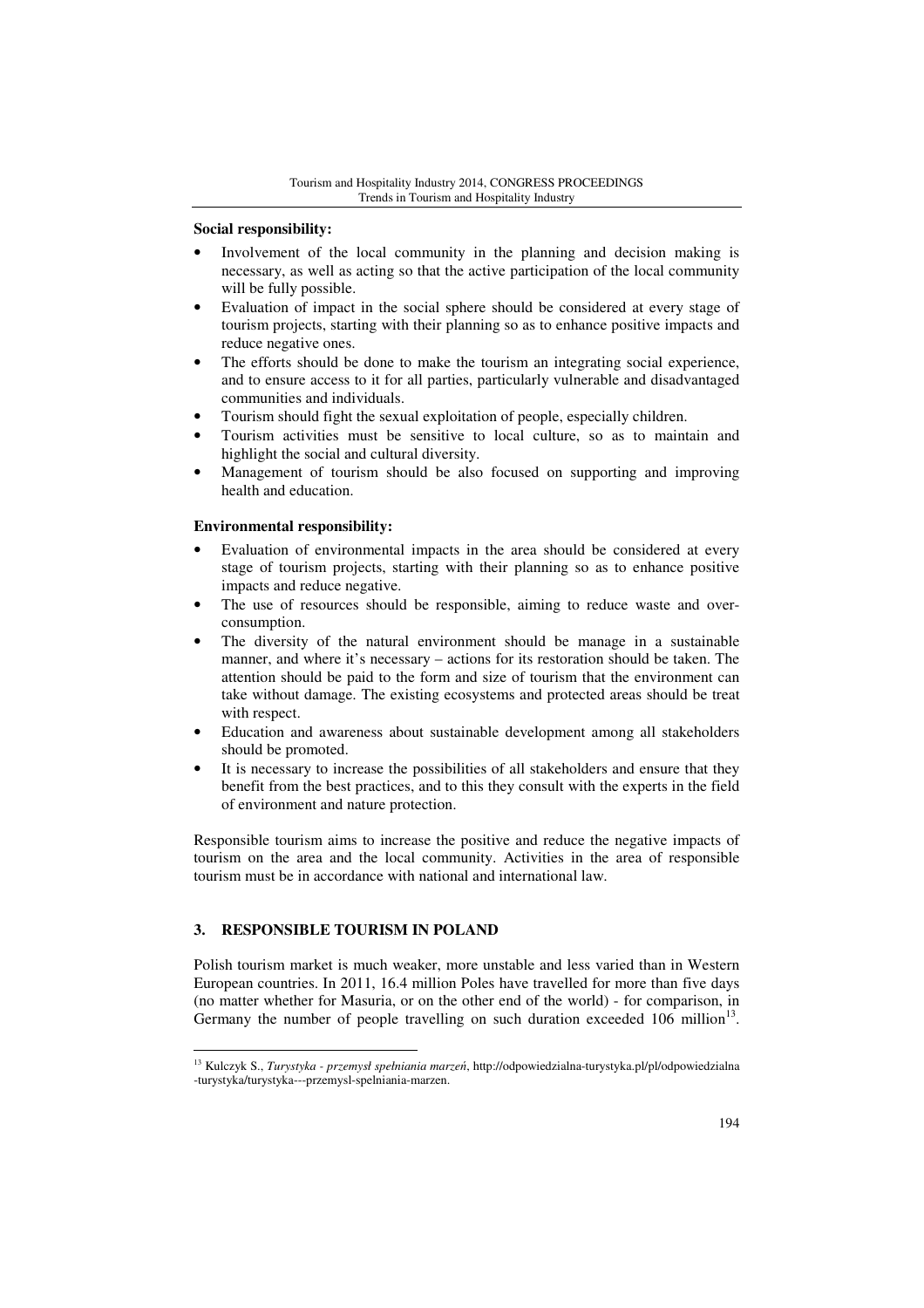According to the Institute of Tourism, 7.1 million Polish citizens spent at least one night abroad . The most popular tourist sites were the Mediterranean basin and Polish southern and western neighbouring countries. However, every year more and more Poles are choosing exotic trips (fig.1). Holidays in Kenya, the Dominican Republic and Cuba (exotic destinations were most popular in Poland in 2009) turn out to be a great remedy for winter colds in the country<sup>14</sup>.

In 2012, after years of smaller number of tourist trips, Poles showed greater activity. Greater participation, after a period of lower activity in individual cases is justified. Additionally, we can assume that it resulted from the psychological mechanism of taming the crisis. Not without significance is the rationalization of compensation: due to the crisis people cannot afford very large investments or large purchases, but a tourist trip was within their budget. It is interesting that a significant increase was noted in foreign trips: this choice was determined by more reliable conditions of trips despite the relatively high costs.

In 2012, the participation of Poles in tourist trips increased by eight percentage points. In all tourist trips in 2012 attended about 3.4 million Polish citizens more than a year ago. Almost 51% of Polish citizens went on national trips or abroad. This higher rate of participation in total tourist trips resulted from increasing number of national trips - by 6% in long-term trips and by 9% in short-term trips. At the same time, participation in trips abroad increased by 3%.

Figure 1: **Participation of Poles in tourist trips in 2007-2012 (% of the population aged 15 years and older)** 



Source: J. Łaciak, *Aktywno*ść *turystyczna mieszka*ń*ców Polski w wyjazdach turystycznych w 2012 roku*, Instytut Turystyki, Warszawa 2013.

 $\overline{a}$ 

<sup>14</sup> Łaciak J., *Aktywno*ść *turystyczna mieszka*ń*ców Polski w wyjazdach turystycznych w 2012 roku*, Instytut Turystyki, Warszawa 2013.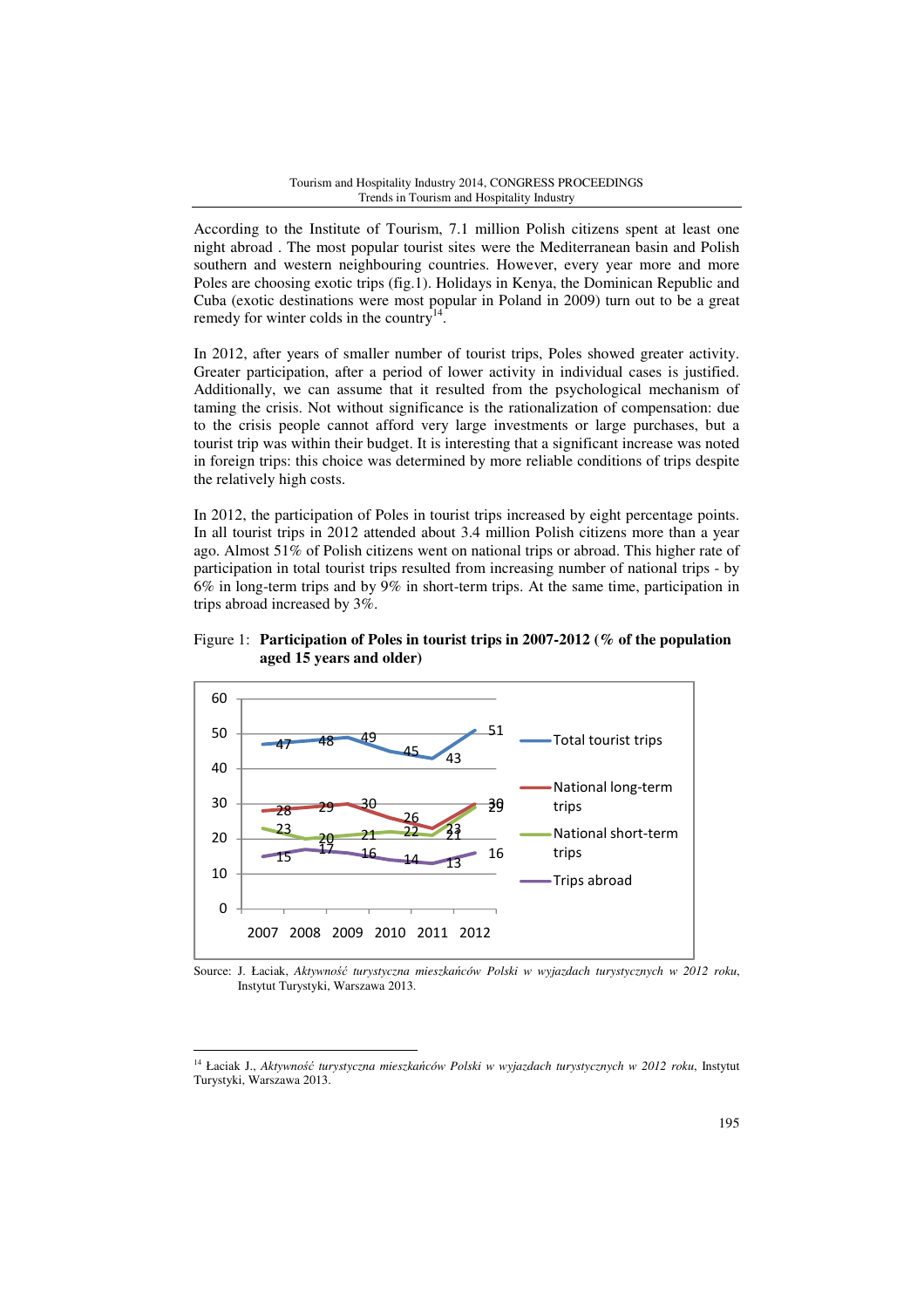#### Tourism and Hospitality Industry 2014, CONGRESS PROCEEDINGS Trends in Tourism and Hospitality Industry

Recently, we can observe that the number of small, specialized agencies, which offer journeys to most exceptional destination is growing in unexpected way. The Poznan Logos Tour offers over 100 exotic destinations - including Antarctica. However, the majority of Polish citizens (77% according to the Institute of Tourism), organize trips abroad on their  $own<sup>15</sup>$ . At the forum of the biggest Polish globetrotter portal Travelbit, there is registered about 12 thousand participants and the number is steadily growing.

But Polish tourists are still not enough aware of their impact on the places they visit during holiday trips. In Western countries, responsible tourism is becoming increasingly popular and it express concern for poorer countries. In Poland, due to lack of interest among customers, travel agencies offer no ethical trips in fact.

The responsible tourism bases on a balance between the three areas described above: social, economic and environmental. So far, Polish travel agencies do not offer their customers travels based on ethical principles towards local environment, economy and community. An example of a travel agency that promotes responsible tourism is MK Tramping in Krakow. The company has adapted its products to the needs of communities in visited sites. The trips routes are organized in such a way that the environment experience the smallest damage associated with traveling. During the expeditions with MK Tramping, tourists use local resources, transports and accommodation rather than stay in a hotel network. In addition, the travel office provides financial support to a student from Madagascar, coming from a poor family and cooperates with the Foundation for Climate Care, which aims to reduce greenhouse gas emissions through recompensation of losses the environment has incurred as a result of human activity.

What is the reason of so little interest in responsible tourism industry? Polish consumers in their choices still take into account the price. Tourists count for attractive and affordable vacation and do not see what important impact their decisions have on local community. An interesting initiative was taken recently by Polish Airlines LOT together with RDC Aviation. The company has placed on its website a calculator that allows passengers to calculate the CO2 emissions in the process of air travel and the cost of gas neutralization. In the future, the airlines are planning to introduce the possibility of a voluntary levy paid by the passenger due to producing a certain amount of carbon dioxide.

Recently, in the socially responsible companies (including Polish ones) we can observe a new trend of organizing trips for their employees connected with volunteering. Thanks to such attitude, the employees have the opportunity not only to establish closer, more partnership relations with local community, but also perform useful work for this community. Tourists are also increasingly interested in poorism - sightseeing poverty districts located on the outskirts of major cities in the world (e.g. Mumbai). This way of discovering the world is considered to be quite controversial. Although tourists during such trips usually support the local community with cash, this is considered by some people as a way to deafening remorse. Financial support, though no doubt necessary, will not resolve the problems of inequality and poverty that afflict

 $\overline{a}$ 

<sup>15</sup> Łaciak J. 2010, *Aktywno*ść *turystyczna dzieci i młodzie*ż*y w 2010 roku*, Instytut Turystyki, Warszawa.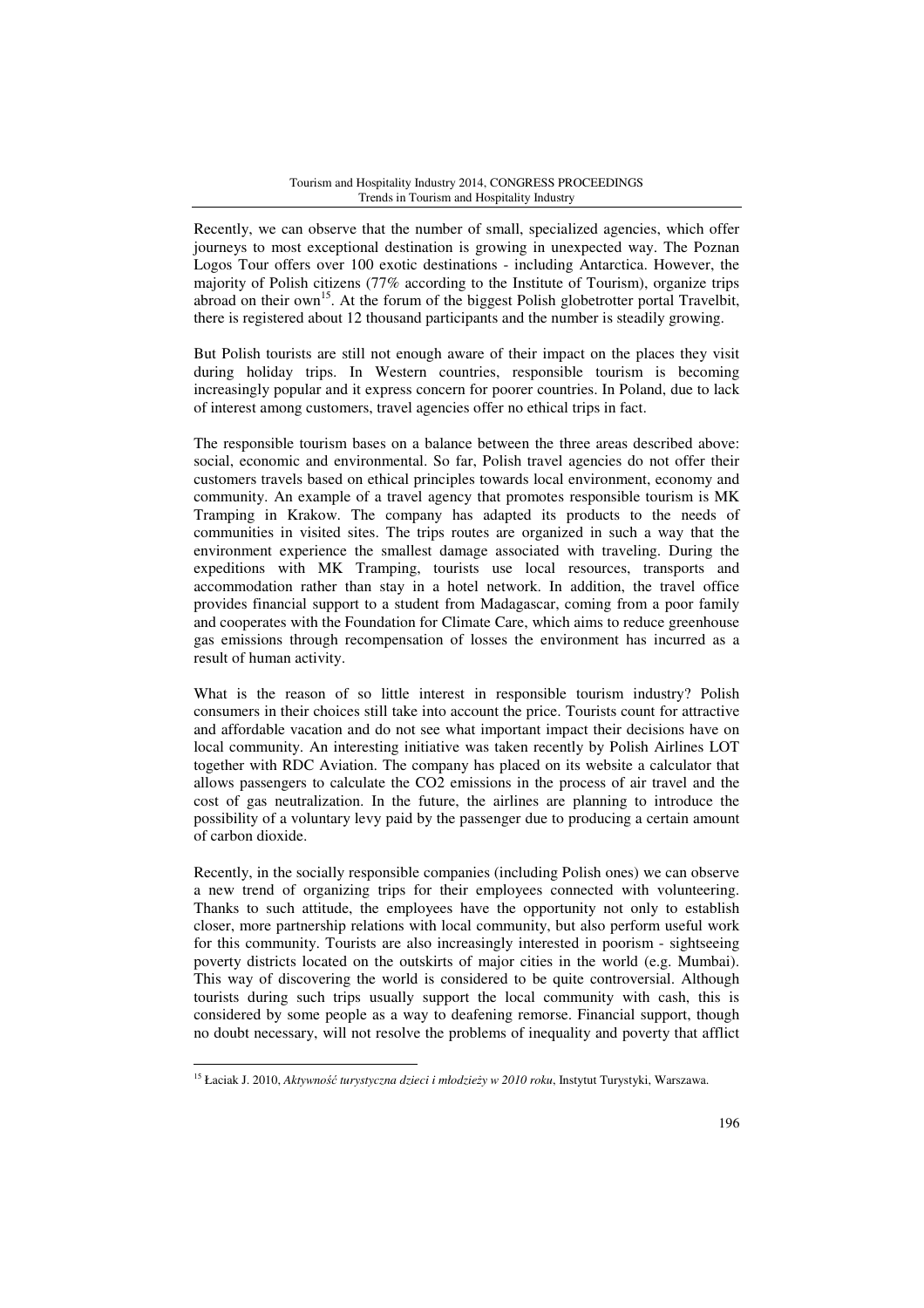millions of people around the world. Instead, there is a need for a smart and balanced economic policy should, for human rights and adequate wages for manual workers of large transnational companies .

## **4. AWARNESS OF RESPONSIBLE TOURISM IN POLAND - RESULTS OF SURVEY**

The survey on awareness of responsible tourism in Poland involves a necessity of defining particular actions within the responsible behaviour of tourist. In this survey, the authors of the paper have focused attention on the factors affecting the behaviour of Polish tourists in the sphere of culture, environment, law and customs, transport, forms of tourism and shopping. The respondents answered the questions relating to these factors, assessing their activities in each sphere on a scale: very well (definitely yes), well (probably yes), bad (probably not), very bad (definitely not), I have no opinion.

The main objective of the survey was to assess the level of awareness and behaviour of Polish tourists relating to responsible tourism. This objective, strictly connected with striving to increase activities in the field of responsible tourism, requires determining the directions and scope of responsible tourism components. The survey results allowed to measure the level of responsible tourism awareness and determine the activities that have most significant impact on the responsible behaviour of Polish tourists.

The sampling method used in the survey is a simple random selection, which means that there was exactly the same probability of selecting each person living in Poland. The sample has been divided according to the following criteria: age, sex and location in provinces. 333 correctly completed questionnaires were received. The survey was conducted in 2013, from October 28th till December 28th.

Characteristics of respondents by gender indicates dominant participation of women in the survey (57.06%). In contrast, men constituted a slightly smaller group (42.94%). People aged 20-25 years were the largest group among the surveyed sample (83.48%), followed by 26-30 years old (5.11%), 30-35 years old (4.20%), 36-40 years old (3.30%), 41-49 years old (3.00%) and more than 50 years (0, 90%). 77.18% of the respondents live in the Pomeranian province, 6.1% in Warmia and Mazury, 5.11% in Mazowieckie, 3.0% in Kujawsko-Pomorskie, 2.40% in West Pomerania, 1.20 % in Lower Silesia, Łódzkie and Śląskie, 0.90% in Podlasie and 0.30% in Lubelskie, Wielkopolskie, Podkarpackie.

The survey shows that 47.45% of respondents had never heard about the responsible tourism term, 36.64% of them met up with this concept but do not know exactly what it is,  $3.30\%$  - met up with this concept and knows exactly what it is, while  $12.61\%$  of respondents have indicated the answer "do not know/hard to say". These results indicate a low awareness of Polish tourists about the concept of responsible tourism, which may occur due to the fact that this concept is still relatively young and unknown in Poland. Yet, another reason for such a low awareness of the responsible tourism concept may be the young age of the respondents, as shown in Table 1.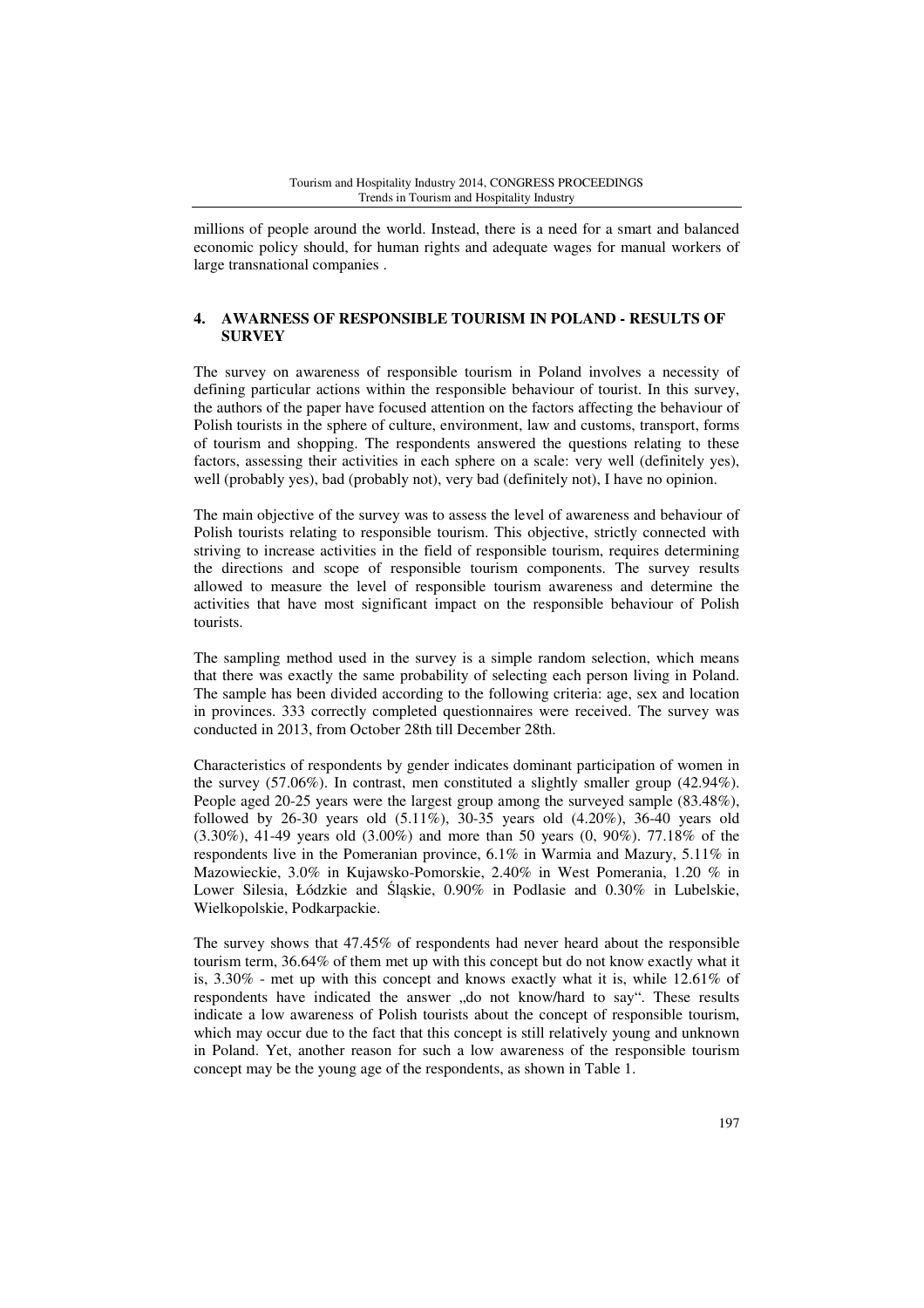| $\infty$ .                    |                    |           |           |         |        |        |
|-------------------------------|--------------------|-----------|-----------|---------|--------|--------|
| Have you heard about the      | Age of respondents |           |           |         |        |        |
| concept of responsible        | $20 - 25$          | $26 - 30$ | $30 - 35$ | $36-40$ | 41-49  | 50 and |
| tourism?                      |                    |           |           |         |        | more   |
| I have never met with this    | 47,48              | 58,82     | 28,57     | 36,36   | 60,00  | 66,67  |
| concept                       |                    |           |           |         |        |        |
| I met up with this concept,   | 37,05              | 29,41     | 42.86     | 36.36   | 40,00  | 0,00   |
| but I do not know exactly     |                    |           |           |         |        |        |
| what it is                    |                    |           |           |         |        |        |
| I met up with this concept    | 2,16               | 0,00      | 21,43     | 9,09    | 0,00   | 33,33  |
| and I know exactly what it is |                    |           |           |         |        |        |
| Do not know / hard to say     | 13,31              | 11,76     | 7.14      | 18,18   | 0.00   | 0,00   |
| Total                         | 100.00             | 100,0     | 100.0     | 100.00  | 100.00 | 100,00 |

Tourism and Hospitality Industry 2014, CONGRESS PROCEEDINGS Trends in Tourism and Hospitality Industry

Table 1: **Awareness of the responsible tourism concept – by the age of respondents**   $[0, 1]$ 

Source: Calculations on the basis of the survey.

Table 1 shows that the highest percentage of respondents aged 20-25 years marked the answer ,,do not know/hard to say"  $(47,48\%)$ . 37,05% of them answered that they met up with this concept, but they do not know exactly what it is,  $13.31\%$  answered that they never met with this concept. Only 2,16% of respondents in this age have met with this concept and knows exactly what it is. With increasing age of the respondents, we can observe a greater awareness of the responsible tourism concept, thereby the percentage of responses that demonstrate the ignorance of the responsible tourist concept is decreasing. 21,43% of respondents aged 30-35 years and 33,33% of respondents aged 50 and more met with this concept and knows exactly what it is. It can therefore be concluded that with increasing age, and thus with greater experience in the field of tourism, we can observe growing awareness of Polish tourists as regard to responsible behaviour.

When assessing the responsible behaviour of the tourists, it was necessary to develop a framework of such behaviour. The authors have determined 30 individual indicators in total, divided into 6 groups. Respondents had to answer the question whether taking action associated with separate features of responsible tourism. The results of survey are presented in Table 2.

| <b>Activities related to responsible</b><br>tourism |                                                                                                | <b>Definitely</b><br>yes | Rather<br>yes | Rather<br>no | <b>Definitely</b><br>no | I have<br>no |  |
|-----------------------------------------------------|------------------------------------------------------------------------------------------------|--------------------------|---------------|--------------|-------------------------|--------------|--|
|                                                     |                                                                                                |                          |               |              |                         | opinion      |  |
|                                                     | I get to know the culture                                                                      |                          |               |              |                         |              |  |
|                                                     | I read in the guidebooks and the<br>internet about a place where I<br>$g_0$                    | 55.56                    | 38.44         | 3.90         | 1,20                    | 0,90         |  |
| 2.                                                  | I learn basic phrases in the<br>language of the visited country /<br>region                    | 17,12                    | 45,65         | 27,03        | 5,71                    | 4,50         |  |
| 3.                                                  | I'm talking to permanent<br>residents of the place I visits,<br>establishing contact with them | 9,61                     | 42.64         | 36.94        | 7,81                    | 3,00         |  |

Table 2: **Activities related to responsible tourism undertaken by respondents [%].**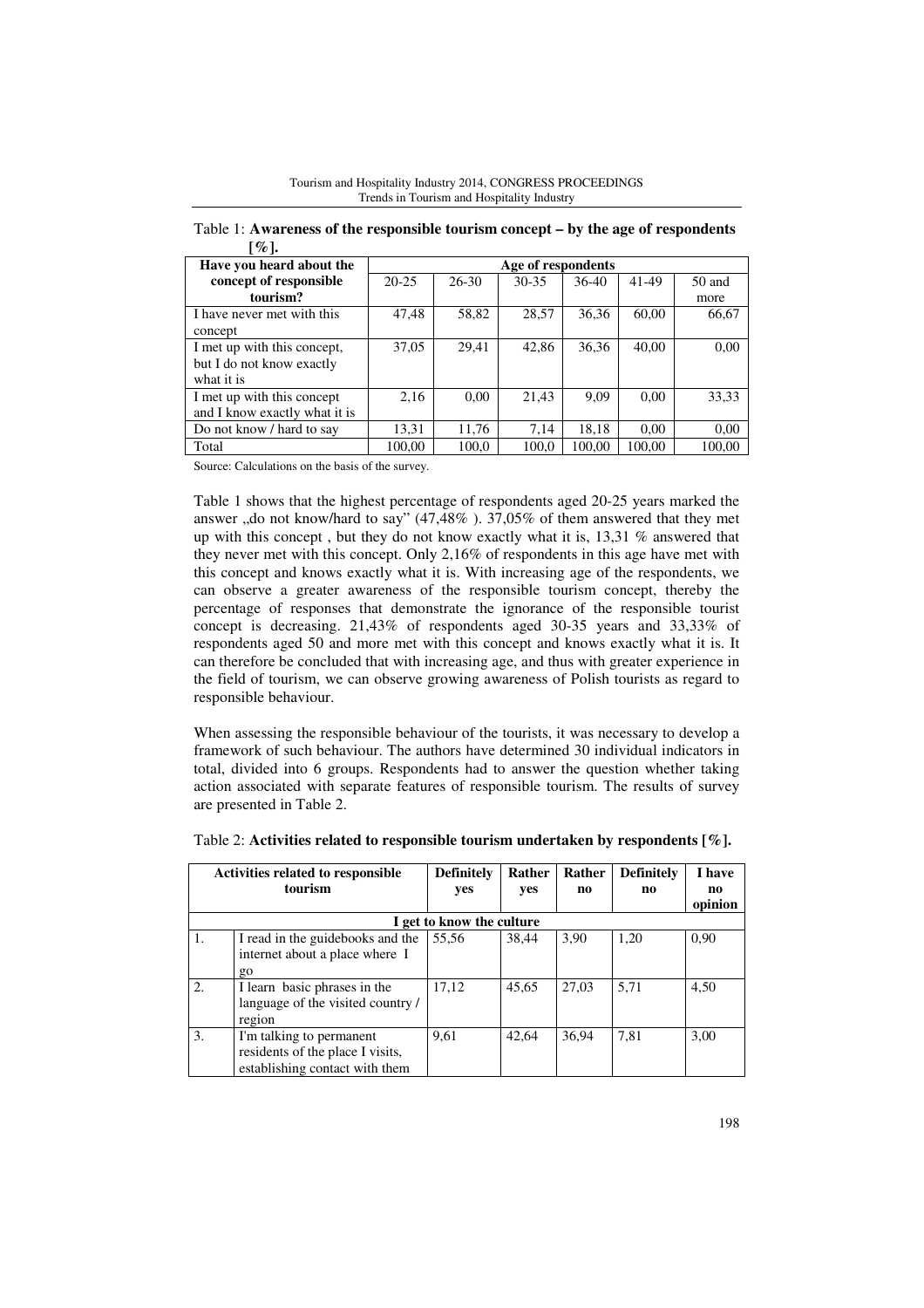| 4.                             | I visit also places less known,                           | 27,33                          | 46,55 | 18,92 | 2,70  | 4,50  |  |
|--------------------------------|-----------------------------------------------------------|--------------------------------|-------|-------|-------|-------|--|
| 5.                             | not described in the guidebooks                           |                                |       |       |       |       |  |
|                                | I am eagle to learn about<br>different views, lifestyles, | 56,16                          | 35,74 | 3,60  | 1,20  | 3,30  |  |
|                                | cultures and religions                                    |                                |       |       |       |       |  |
|                                |                                                           | I respect the environment      |       |       |       |       |  |
| 6.                             | I throw trash to containers, if                           | 48,35                          | 42,94 | 6,61  | 1,80  | 0,30  |  |
|                                | possible disaggregated                                    |                                |       |       |       |       |  |
| 7.                             | I use biodegradable cleaning                              | 6,91                           | 36,94 | 30,33 | 7,81  | 18,02 |  |
|                                | products                                                  |                                |       |       |       |       |  |
| 8.                             | I avoid the use of disposable                             | 5,41                           | 25,83 | 49,25 | 12,91 | 6,61  |  |
|                                | packaging, especially plastic                             |                                |       |       |       |       |  |
|                                | ones                                                      |                                |       |       |       |       |  |
| 9.                             | I follow the rules of the                                 | 54,95                          | 41,14 | 2,40  | 0,90  | 0,60  |  |
|                                | protected areas                                           |                                |       |       |       |       |  |
| 10.                            | Do not scare away wild animals,                           | 65,77                          | 28,83 | 1,80  | 3,00  | 0,60  |  |
| $\overline{11}$ .              | do not go near them                                       | 16,52                          |       |       |       |       |  |
|                                | I economically consume water<br>and electricity           |                                | 54,95 | 19,82 | 6,01  | 2,70  |  |
| 12.                            | Considering whether to enter                              | 16,22                          | 47,15 | 22,52 | 6,31  | 7,81  |  |
|                                | the area of unique natural                                |                                |       |       |       |       |  |
|                                | beauty, will not have a negative                          |                                |       |       |       |       |  |
|                                | impact on it                                              |                                |       |       |       |       |  |
| 13.                            | Shall pay all applicable entrance                         | 52,25                          | 38,44 | 3,00  | 2,40  | 3,90  |  |
|                                | fees to national parks, reserves,                         |                                |       |       |       |       |  |
|                                | etc.                                                      |                                |       |       |       |       |  |
|                                |                                                           | I respect the laws and customs |       |       |       |       |  |
| 14.                            | I try not to break the law in                             | 48,05                          | 45,95 | 3,90  | 1,20  | 0,90  |  |
|                                | force in the country, acquainted                          |                                |       |       |       |       |  |
| 15.                            | with the basic rules<br>I find out what the local         | 23,12                          | 64,86 | 7,81  | 1,20  | 3,00  |  |
|                                | customs are and do not infringe                           |                                |       |       |       |       |  |
|                                | that customs                                              |                                |       |       |       |       |  |
| $\overline{16}$ .              | I refer to the local customs and                          | 48,05                          | 48,95 | 1,20  | 0,30  | 1,50  |  |
|                                | traditions with respect                                   |                                |       |       |       |       |  |
| 17.                            | I adapt myself to the rhythm of                           | 30,93                          | 53,75 | 8,11  | 1,20  | 6,01  |  |
|                                | life of the local community, I'm                          |                                |       |       |       |       |  |
|                                | not trying to impose my rules                             |                                |       |       |       |       |  |
| Opt for eco-friendly transport |                                                           |                                |       |       |       |       |  |
| 18.                            | When possible, I travel by                                | 25,53                          | 38,74 | 23,12 | 7,21  | 5,41  |  |
|                                | public communication,                                     |                                |       |       |       |       |  |
|                                | preferably by train                                       |                                |       |       |       |       |  |
| 19.                            | On a short distance, I travel by<br>foot or by bike       | 35,74                          | 45,65 | 12,91 | 3,90  | 1,80  |  |
| 20.                            | I use a car as little as possible                         | 17,42                          | 29,73 | 33,63 | 14,41 | 4,80  |  |
| 21.                            | I travel by plain only on very                            | 36,34                          | 29,73 | 12,91 | 7,51  | 13,51 |  |
|                                | long distances                                            |                                |       |       |       |       |  |
|                                | Opt for sustainable forms of tourism                      |                                |       |       |       |       |  |
| 22.                            | Instead of the big hotels, I stay                         | 20,72                          | 36,04 | 24,62 | 9,01  | 9,61  |  |
|                                | in private houses, hostels and                            |                                |       |       |       |       |  |
|                                | agriculture farms                                         |                                |       |       |       |       |  |
| 23.                            | I avoid mass trips                                        | 30,33                          | 34,83 | 25,83 | 4,50  | 4,50  |  |

Tourism and Hospitality Industry 2014, CONGRESS PROCEEDINGS Trends in Tourism and Hospitality Industry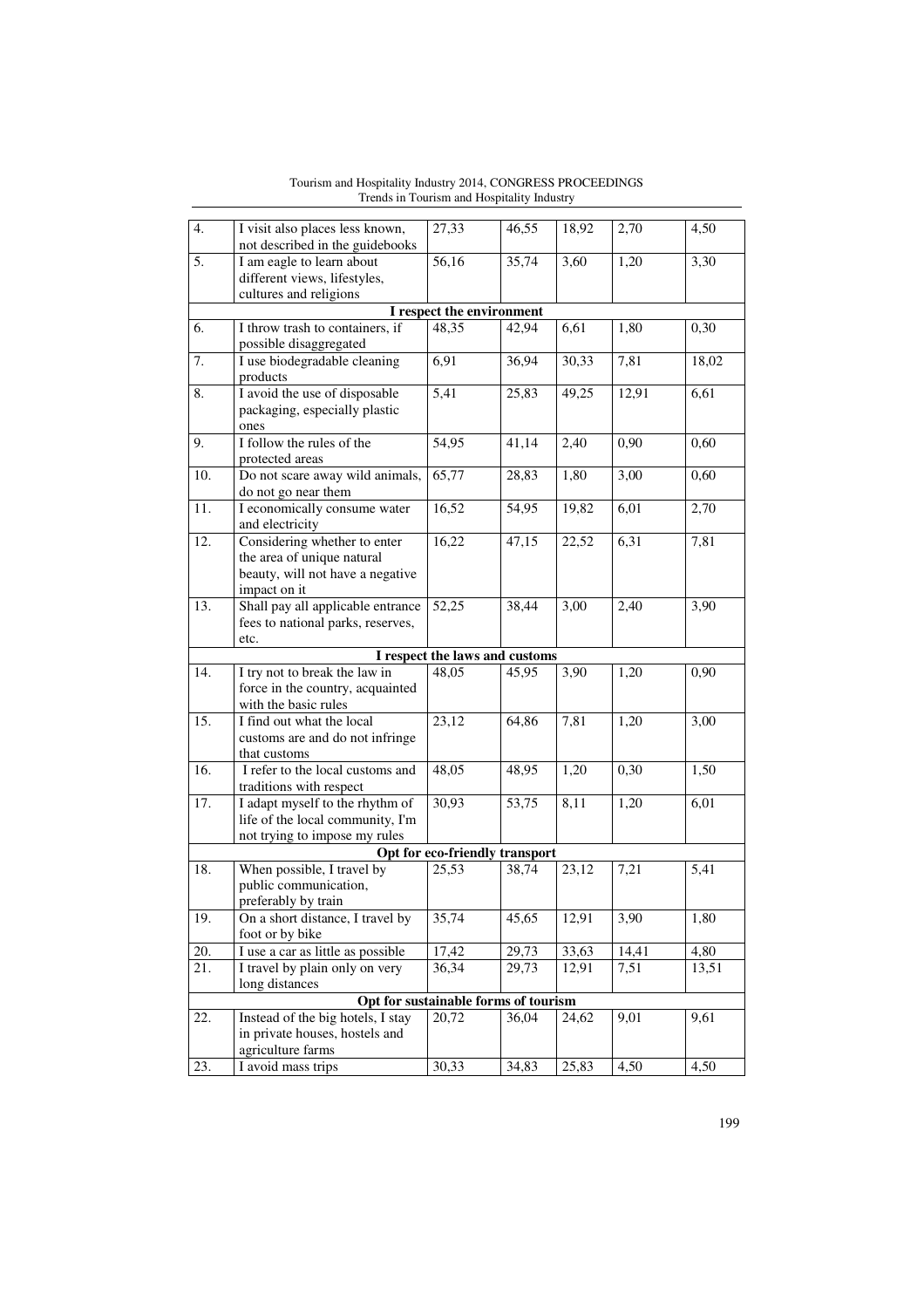| 24. | I opt for a form of tourism<br>aimed to explore different<br>aspects of the visited region and<br>not only passive recreation | 41.14 | 42.94 | 10,21 | 1,50  | 4,20  |  |
|-----|-------------------------------------------------------------------------------------------------------------------------------|-------|-------|-------|-------|-------|--|
| 25. | I choose the offers of small<br>travel agencies or organize the<br>trips myself                                               | 15,32 | 34,53 | 24,92 | 13,21 | 12,01 |  |
|     | Think globally, buy locally                                                                                                   |       |       |       |       |       |  |
| 26. | I buy local products, thus<br>supporting the local community                                                                  | 18.62 | 48.05 | 21,92 | 2.10  | 9.31  |  |
| 27. | I use the services of local travel<br>agencies and guides                                                                     | 5.71  | 29.73 | 41,14 | 12,91 | 10,51 |  |
| 28. | I'm not trying to avoid the<br>increased fees for foreigners                                                                  | 7,81  | 30,03 | 31,23 | 12,31 | 18,62 |  |
| 29. | I do not buy products from<br>poaching                                                                                        | 37,54 | 23,42 | 13,51 | 9,31  | 16,22 |  |
| 30. | I do not buy products from<br>animals and plants threatened<br>with extinction                                                | 54,65 | 18,02 | 6,31  | 11,11 | 9.91  |  |

Tourism and Hospitality Industry 2014, CONGRESS PROCEEDINGS Trends in Tourism and Hospitality Industry

Source: Calculations on the basis of the survey.

The table 2 shows that the respondents (56.16%) definitely take action related to responsible tourism, thus characterizing themselves as open to learning about different views, lifestyles, cultures and religions. 55.56% respondents definitively confirms that they search for information about a place where they were going by reading guidebooks or looking for them in the Internet. 46.55% of respondents rather visit places less known, not described in the guide books, 45.65% of them used to learn basic phrases in the language of the visited country/region while 42,64 % talk to permanent residents of the places they visit and establish contact with them.

**In the environment sphere**, the vast majority of respondents (65.77%) did not scare away wild animals and not approach close to them, they also definitely follow the rules in the protected areas (54.95%), paying any applicable entrance fees to national parks and reserves (52.25%) and throw garbage into the containers - if possible disaggregated (48.35%). 54.95% of respondents rather reduce consumption of water and electricity during their travels. Quite large number of respondents observes the rules of the protected areas (41.14%) and uses biodegradable cleaning products (36.94%). A similar number of respondents rather did use biodegradable cleaning products (30.33%) and did not avoid the use of disposable packaging, especially plastic ones (49.25%).

The vast majority of respondents also respect the laws and customs applicable in the place where they come as a tourist. Almost half of the respondents (48.05%) definitely try not to break the law in force in the country and familiarize themselves with the basic regulations, local customs and traditions. As many as 64.86% respondents finds out what are the local customs and do not violate them, while 53.73% respondents adapt to the rhythm of life of the local community and do not try to impose their rules.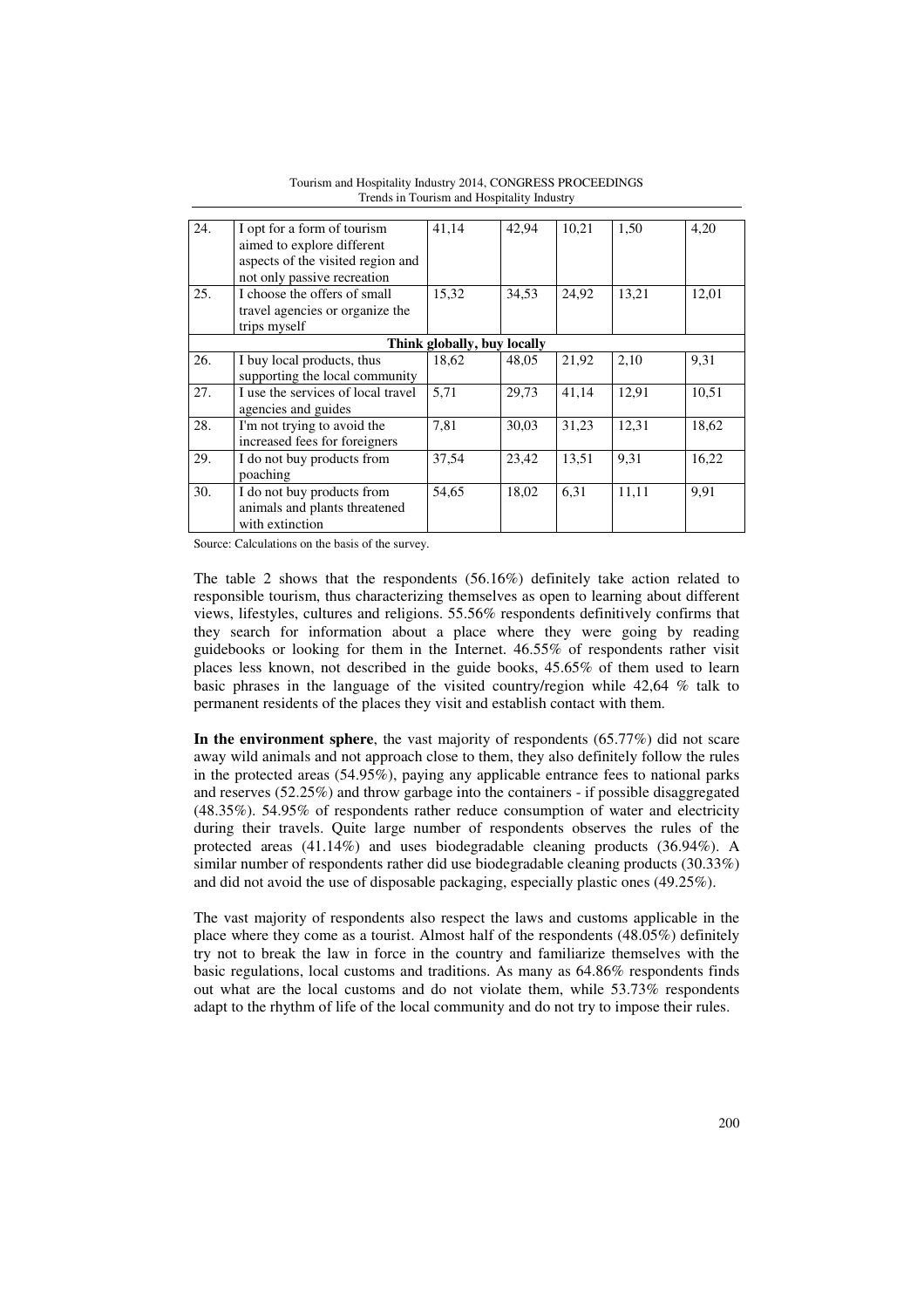In the sphere of transport, 36.34% of the respondents travel by plain only for a very long route, on short distances 35.74% travel by foot or by bike. On the other hand ,38.74% respondents rather travels by public transport whenever possible, preferably by train.

## **CONCLUSIONS**

The basic elements of responsible tourism include responding to the needs of both tourists (visitors), as well as host communities, and protecting and enhancing the attractiveness of tourism destinations for future generations, which will thus serve as a support of national economies.

Responsible tourism is still a new trend in Poland. More conscious tourists already see the impact of their consumer decisions on the existence of people living in poorer countries. Terms of responsible tourism are possible to meet, it should be just remembered to maximize the benefits for the residents of the visited country and to minimize losses resulting from the arrival during the vacation.

In Poland, development of policies to promote responsible tourism and its financing can be problematic, however, the cooperation between the private sector and states recently increased, which led to many innovative strategies to facilitate these processes. What's more, an increasing attention was paid to the environment as a core component of international tourism marketing. This is more important that the situations in which tourists behave in an irresponsible manner relating to the environment are not rare (e.g., by the desire to have a unique souvenir or by the destruction / littering the flora and fauna of the place).

The tourist ought to be aware of the fact that every tourist destination does not only consist of earth, water, air, flora and fauna, but also has a specific history, culture and heritage. Responsible tourists should be fully informed about the place to which they are going, so as to have the ability to adapt to its social, cultural and environmental differences. Education on these aspects is particularly important, especially when having in mind that tourists are often attracted by "otherness" of the object or region which they choose, and which may consist of ecosystem, archaeological places, climate, exotic fauna and flora, or culture quite different from domestic one. Through sharing the knowledge, building awareness of cultural and ecological diversity, through controlled sightseeing, the environment which is the biggest tourist attraction, can be protected, nurtured and preserved for future generations.